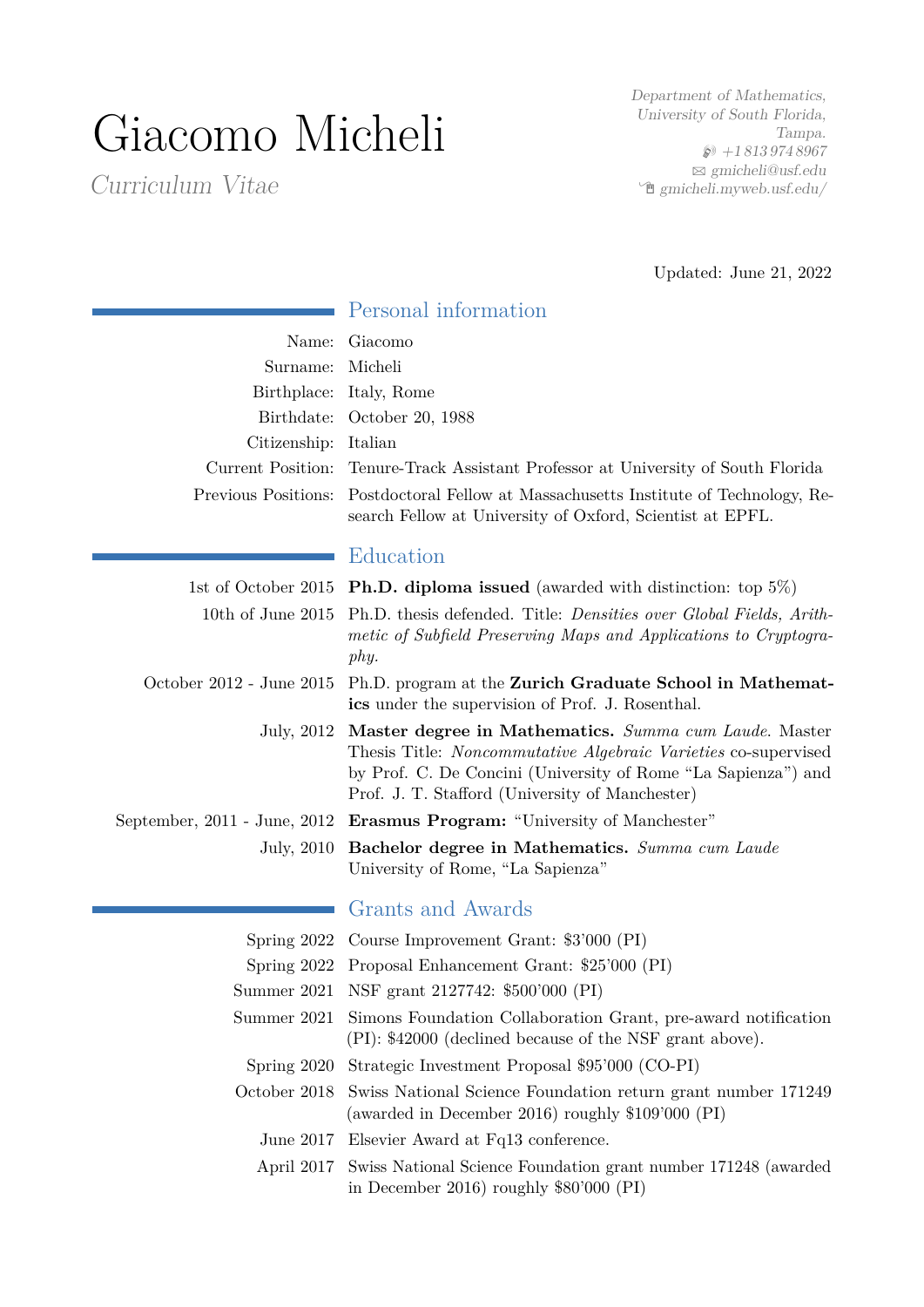| October 2015 Swiss National Science Foundation grant number 161757 roughly<br>\$70'000 (PI)                                                                                     |  |
|---------------------------------------------------------------------------------------------------------------------------------------------------------------------------------|--|
| October 2015 Ph.D. Thesis awarded with Distinction (with cash prize)                                                                                                            |  |
| February, 2012 "Master Excellence Path" in Mathematics at "La Sapienza"<br>University, Tuition fees reimbursement for the academic year<br>$2011/2012$ (10 positions available) |  |
| September 2011 Erasmus grant, University of Manchester                                                                                                                          |  |
| 2008/2010 "Excellence Path" in Mathematics at "La Sapienza" University.<br>Tuition fees reimbursement for the academic year $2009/2010$ (30<br>positions available).            |  |
| Selected Research Stays                                                                                                                                                         |  |
| September 2021 Columbia University, New York, US.                                                                                                                               |  |
| July 2021 Scuola Normale Superiore, Pisa, IT.                                                                                                                                   |  |
| October 2018 RICAM, Linz, AT.                                                                                                                                                   |  |
| September 2018 Columbia University, New York, US.                                                                                                                               |  |
| April 2017 Pierre and Marie Curie University, Paris, FR.                                                                                                                        |  |

October 2015 - February 2016 Postdoctoral Fellow at MIT

### Previous Positions

October 2012 - October 2015 Ph.D. student at the Zurich Graduate School in Mathematics February 2016 - October 2018 Research Fellow at University of Oxford October 2018 - August 2019 SNF Fellowship at EPFL

÷.

## Areas of interest

**Applied Algebra:** Finite Fields, Cryptography, Coding Theory. **Number Theory:** Arithmetic of Global Fields.

### Research Talks

|                                                          | May 18, 2022, Rome, IT University of Rome "La Sapienza", Algebra seminar An Equivariant<br>Isomorphism Theorem for Arboreal Galois Representations           |
|----------------------------------------------------------|--------------------------------------------------------------------------------------------------------------------------------------------------------------|
|                                                          | April 25-29, 2022, hybrid, Algebraic Methods in Coding Theory and Communication, $An$<br>Oaxaca, MX introduction to the theory of locally recoverable codes. |
| Medford, US)                                             | March 19-20, 2022, online AMS Spring Eastern Sectional Meeting, A Galois Theoretical<br>(formerly at Tufts University, <i>Perspective on APN functions</i> . |
|                                                          | December 17, 2021, online Roma 3 University, Number Theory Seminar, Data Storage Using<br>Galois Theory                                                      |
| November 9, 2021, online                                 | Universty of Ohio, Colloquium talk, Data Storage Using Galois<br>Theory                                                                                      |
| May 28, 2021, online                                     | CrypTO, Understanding polynomial maps over finite fields                                                                                                     |
| January 7, 2021, online                                  | Joint Mathematical Meeting, Understanding polynomial maps over<br>finite fields                                                                              |
| October 10-11, 2020, online<br>Tennessee at Chattanooga) | AMS Fall Southeastern Sectional Meeting, An Equivariant Isomor-<br>(formerly at University of phism Theorem for Arboreal Galois Representations.)            |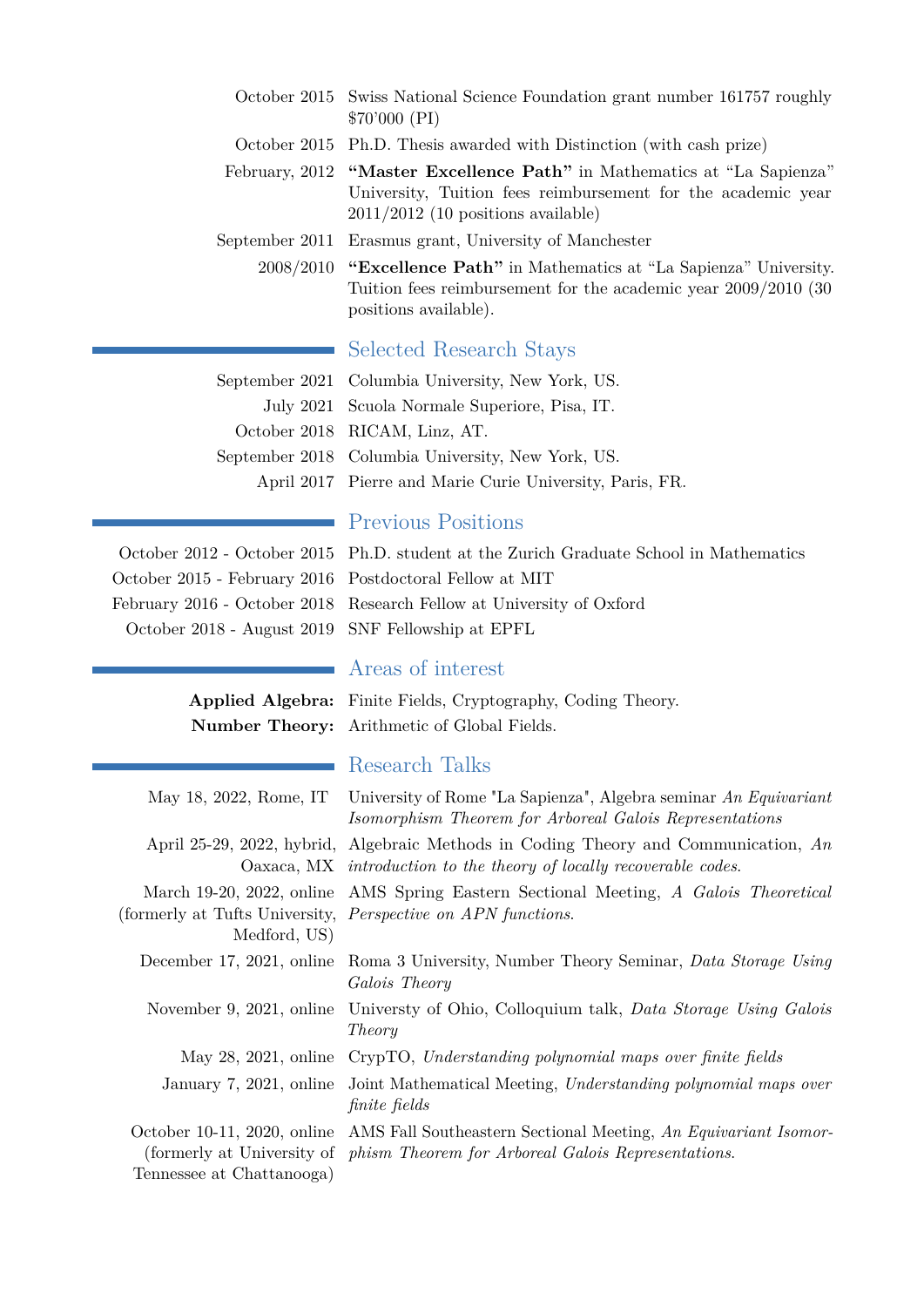|                                                        | September 17, 2020, online ACCESS seminar series: Algebraic Coding and Cryptography on<br>the East coast Seminar Series https://sites.google.com/view/<br>access-seminar/home Algebraic constructions of complete m-arcs. |  |
|--------------------------------------------------------|---------------------------------------------------------------------------------------------------------------------------------------------------------------------------------------------------------------------------|--|
| July 23, 2020, Tampa, US                               | Graduate Colloquium Doing research as a student: tips and tricks.                                                                                                                                                         |  |
| February 21, 2020, Tampa, US                           | Analysis Seminar, USF The density of shifted and affine Eisenstein<br>polynomials                                                                                                                                         |  |
| January 15, 2020, Denver, US                           | Joint Mathematics Meeting of the AMS. Optimal Locally Recover-<br>able Codes via Chebotarev Density Theorem.                                                                                                              |  |
| November 19, 2019, Virginia<br>Tech, US                | Algebra Seminar. Two applications of the theory of finite fields                                                                                                                                                          |  |
| US                                                     | October 18, 2019, Virginia Tech, Algebra Seminar. An Equivariant Isomorphism Theorem for Arbo-<br>real Galois Representations                                                                                             |  |
| September 30, 2019, University                         | Discrete Mathematics Seminar. An Equivariant Isomorphism The-<br>of South Florida, US orem for Arboreal Galois Representations                                                                                            |  |
| July 13, 2019, Bern, CH                                | SIAM Conference on Applied Algebraic Geometry, Applications of<br>the Theory of Finite Fields.                                                                                                                            |  |
|                                                        | July 10, 2019, Bern, CH SIAM Conference on Applied Algebraic Geometry, Optimal Locally<br>Recoverable Codes via Chebotarev Density Theorem.                                                                               |  |
| South Florida, US                                      | June 12, 2019, University of Discrete Mathematics Seminar. Two Applications of the Theory<br>of Finite Fields.                                                                                                            |  |
|                                                        | June 6, 2019, Vancouver, CA Fq14 The Algebraic Theory of Fractional Jumps                                                                                                                                                 |  |
|                                                        | May 7, 2019, EPFL, CH Number Theory Seminar. Arboreal Galois representations attached<br>to quadratic arithmetic dynamical systems.                                                                                       |  |
|                                                        | January 14, 2019, University of Discrete Mathematics Seminar. Applications of Chebotarev Density<br>South Florida, US Theorem to Computer Science.                                                                        |  |
| Michgan, US                                            | October 20, 2018, University of AMS Sectional Meeting, Fractional Jumps.                                                                                                                                                  |  |
|                                                        | October 16, 2018, RICAM, AT Pseudorandomness and Finite Fields, Fractional Jumps.                                                                                                                                         |  |
| University, US method.                                 | September 24, 2018, Brown Number Theory Seminar, Permutations and codes from a density                                                                                                                                    |  |
| September 21, 2018, City<br>University of New York, US | Algebra and Cryptography Seminar, Permutations and codes from<br>a density method.                                                                                                                                        |  |
| September 14, 2018, Columbia<br>University, US         | Number Theory Seminar, <i>Permutations and codes from a density</i><br>method.                                                                                                                                            |  |
| 14-16 June, 2018, Bergen, NO                           | WAIFI 2018, Fractional jumps: complete characterization and an<br>explicit infinite family.                                                                                                                               |  |
| March 8, 2018, Oxford, UK                              | Number Theory Seminar, Permuting $F_q$ with a density method.                                                                                                                                                             |  |
| February 21, 2018, Oxford, UK                          | Cryptography Seminar, Full Orbit sequences in the Affine Space.                                                                                                                                                           |  |
| October 12, 2017, Rostock, DE                          | Regular patterns among primes in function fields.                                                                                                                                                                         |  |
| August 1, 2017, Atlanta, US                            | SIAM Conference on Applied Algebraic Geometry On the selection<br>of polynomials for the DLP algorithm.                                                                                                                   |  |
| June 6, Gaeta, IT                                      | Fq13 Regular patterns in $F_q[x]$ .                                                                                                                                                                                       |  |
| April 28 2017, Paris, FR                               | Paris 6 Irreducible compositions of degree two polynomials over<br>finite fields have regular structure.                                                                                                                  |  |
| April 27 2017, Paris, FR                               | Paris 8 Irreducible compositions of degree two polynomials over<br>finite fields have regular structure.                                                                                                                  |  |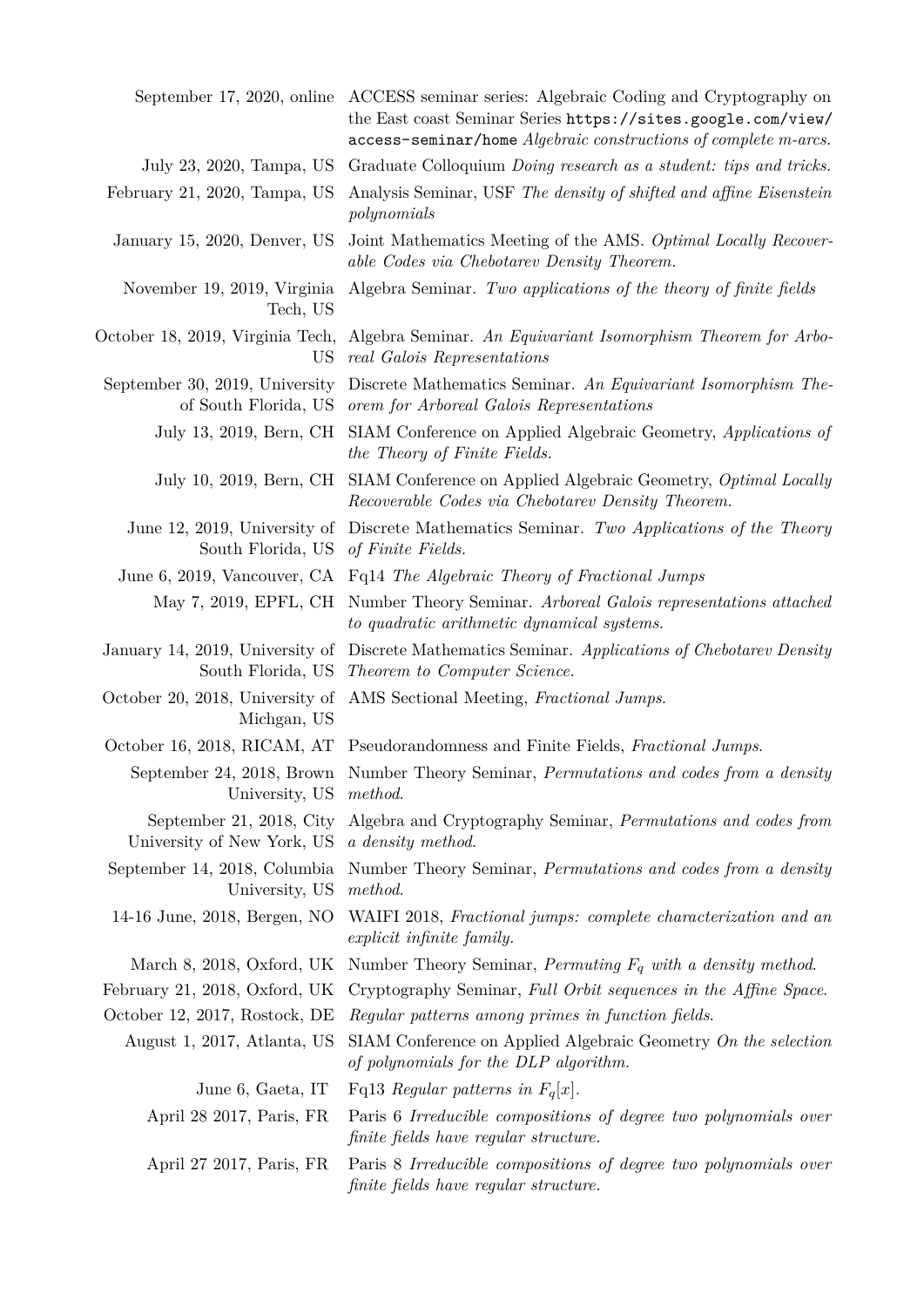| April 12 2017, Neuchatel, CH                            | University of Neuchatel Galois Theory for Discrete Logarithm<br>Problems.                                                                                                                        |
|---------------------------------------------------------|--------------------------------------------------------------------------------------------------------------------------------------------------------------------------------------------------|
| October 24, 2016, Oxford, UK                            | Junior Number Theory Seminar, On sets of irreducible polynomials<br>closed by composition.                                                                                                       |
| July 13, 2016, Ghent, BE                                | International Workshop on Arithmetic of Finite Fields (WAIFI)<br>2016) Semigroups of Irreducible Polynomials Closed by Composi-<br>tion.                                                         |
| May 17, 2016, University of<br>Oxford, UK               | Research seminar series: Number Theory Tools for Cryptographic<br>applications. Galois theory over global function fields for discrete<br><i>logarithm problems.</i>                             |
| Oxford, UK                                              | May 26, 2016, University of Research seminar series: Number Theory Tools for Cryptographic<br>applications. A local to global principle for density computations<br>over global function fields. |
|                                                         | May 31, 2016, University of Research seminar series: Number Theory Tools for Cryptographic<br>Oxford, UK applications. Applications of the local to global principle.                            |
| July 14, 2015, Saratoga Sprigs,<br>Skidmore College, US | Fq12, the biannual conference on Finite Fields and Applications<br>The density of Unimodular Matrices over Integrally closed Subrings<br>of Function Fields.                                     |
| June 10, 2015, University of<br>Zurich, CH              | Ph.D. Defense <i>Densities</i> over <i>Global Fields</i> , <i>Arithmetic</i> of <i>Subfield</i><br>Preserving Maps, and Applications to Cryptography.                                            |
| May 18, 2015, University of<br>Neuchatel, CH            | The density of Shifted Eisenstein Polynomials.                                                                                                                                                   |
| January 13, 2015, Rutgers<br>University, US             | DIMACS Workshop on The Mathematics of Post-Quantum Cryp-<br>tography Hidden Field Knapsack Problems.                                                                                             |
| December 2, 2014, ETH, CH                               | Hidden Field Knapsack Schemes.                                                                                                                                                                   |
| May 24, 2014, Universitat<br>Autonoma de Barcelona, ES  | Workshop on Polynomials over Finite Fields: Functional and Alge-<br>braic Properties, <i>Canonical Subfield Preserving Maps.</i>                                                                 |

|  | Memberships |  |
|--|-------------|--|
|  |             |  |

Service

| Since January 2020 Member of the American Mathematical Society               |
|------------------------------------------------------------------------------|
| Since June 2020 Member of the Center for Cryptographic Research 40.1720 (Co- |
| Founder and Co-Director)                                                     |

| Research seminar series: Applied Fall Semester 2013-Spring semester 2015, University of Zurich |
|------------------------------------------------------------------------------------------------|
| algebra (Co-organizer)                                                                         |
| Since 2015 Reviewer for Mathematical Reviews (MathSciNet)                                      |
| 2017-2018 Antiharassment advisor, University of Oxford                                         |

External examiner for M.Sc. thesis (University of Oxford)

| 2017-2018 Antiharassment advisor, University of Oxford                       |
|------------------------------------------------------------------------------|
| Spring 2017 Co-organizer of the Spring School on Lattice-Based Cryptography, |
| University of Oxford (main organizer: Dr. Ali El-Kaafarani)                  |

| Cyprien Delpech de Saint Guilhem, Jan Henrik Wiik, Chan Bae, |  |  |  |
|--------------------------------------------------------------|--|--|--|
| Carl Mackintosh.                                             |  |  |  |

Exam checker (University of B3.4-Algebraic Number Theory, 2016-2017 and 2017-2018, Lecturer: Oxford) Prof. Minhyong Kim)

Paris 6, June 24-27, 2019 In the program commitee of Number-Theoretic Methods in Cryptology 2019 <http://nutmic2019.imj-prg.fr/PC.php> (chairs: Antoine Joux and Jacek Pomykała)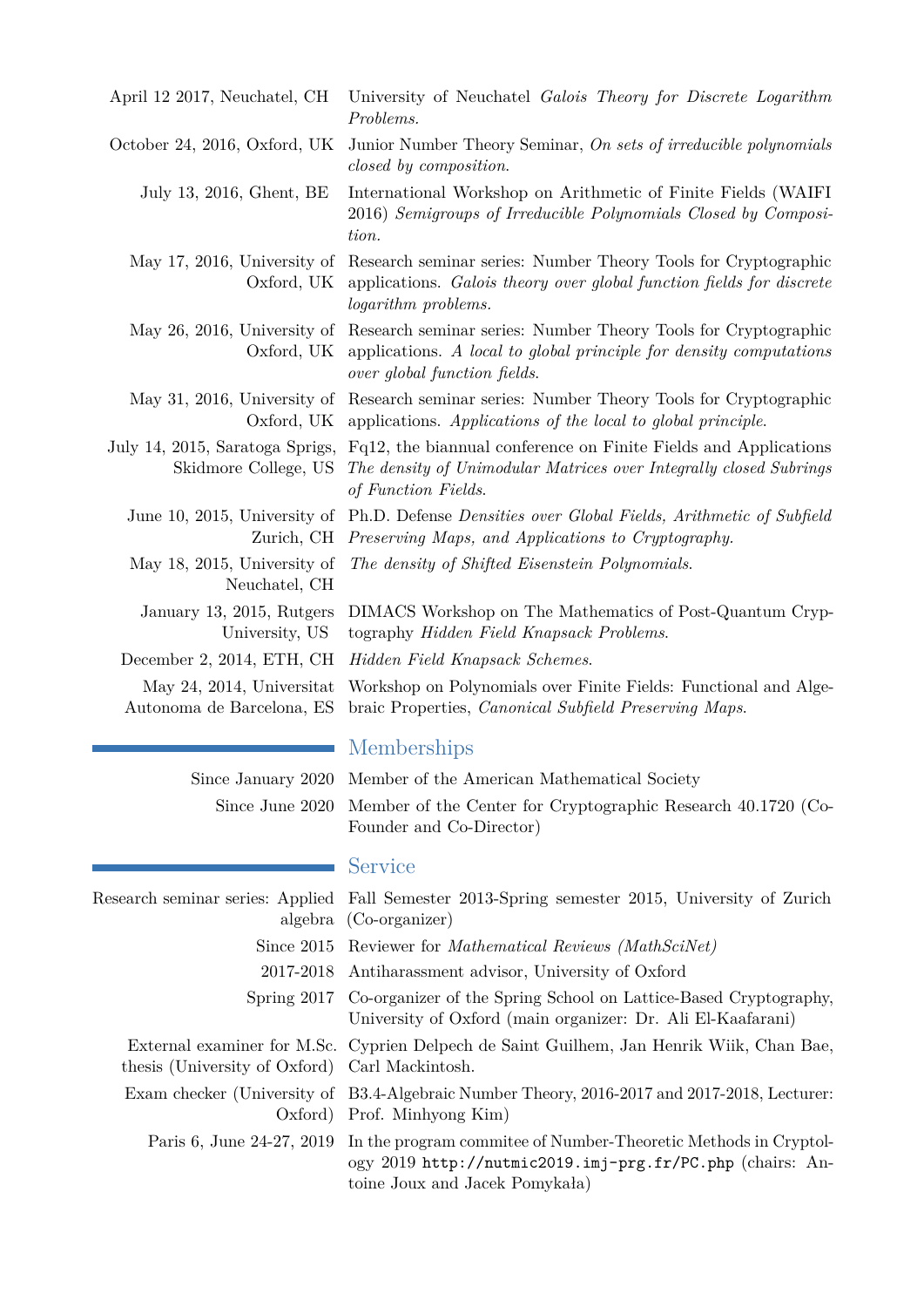University of Bern, July 15-19, Co-organizer of the symposium "Applications of Finite Fields 2019 Theory" at the SIAM AG conference Code Based Cryptography In the program committee of CBC2020 Code Based Cryptography In the program committee of CBC2021 CodeBreakHers 2021 Co-organizer SIAM conference on Applied Co-organizer of the symposium "Algebraic Methods for Cryptog-Algebraic Geometry, August raphy" at the SIAM AG conference 16-20, 2021 Code Based Cryptography In the program committee of CBC2022 Teaching Experience Constructing Locally Summer 2022, This is a sequence of lectures I gave for the doctoral Recoverable Codes using Galois Theory over global function fields program in Mathematics at the University of Rome "La Sapienza" (Lecturer) Graduate Algebra II Spring Semester 2022, University of South Florida (Lecturer) Graduate Algebra I Fall Semester 2021, University of South Florida (Lecturer)

Elementary Abstract Algebra II Spring Semester 2021, University of South Florida (Lecturer) Elementary Abstract Algebra Fall Semester 2020, University of South Florida (Lecturer) Elementary Abstract Algebra II Spring Semester 2020, University of South Florida (Lecturer) Elementary Abstract Algebra Fall Semester 2019, University of South Florida (Lecturer) Cryptography: a hands-on course Spring 2018, University of Rome "La Sapienza" (Lecturer). Galois Theory Michaelmas term 2017, University of Oxford (Lecturer) Galois Theory Michaelmas term 2016, University of Oxford (Lecturer) Research seminar series: number Trinity Term 2016, University of Oxford (Lecturer and organizer)

theory tools for cryptographic applications

Cryptography Spring Semester 2015, University of Zurich (Teaching Assistant

Curves over finite fields Fall Semester 2014, University of Zurich (Lecturer) Seminar series: Riemann Fall Semester 2014, University of Zurich (Organizer) Hypothesis for curves over finite fields

Seminar series: Selected Topics Spring Semester 2014, University of Zurich (Lecturer and organizer) on arithmetic of Finite Fields

Cryptography Fall Semester 2013, University of Zurich (Teaching Assistant and Tutor)

Linear Algebra II Spring Semester 2013, University of Zurich (Teaching Assistant and Tutor)

Linear Algebra I Fall Semester 2012, University of Zurich (Teaching Assistant and Tutor)

Undergraduate students o Daniel Hart (with C. Petit),

and Tutor)

supervised (University of  $\circ$  DoHoon Kim (with C. Petit),

- Oxford) o Guillermo Pascual Perez (with C. Petit),
	- { Yuxuan Quek (with C. Petit).
	- { Carl Mackintosh.
	- **•** Amber Borowiec.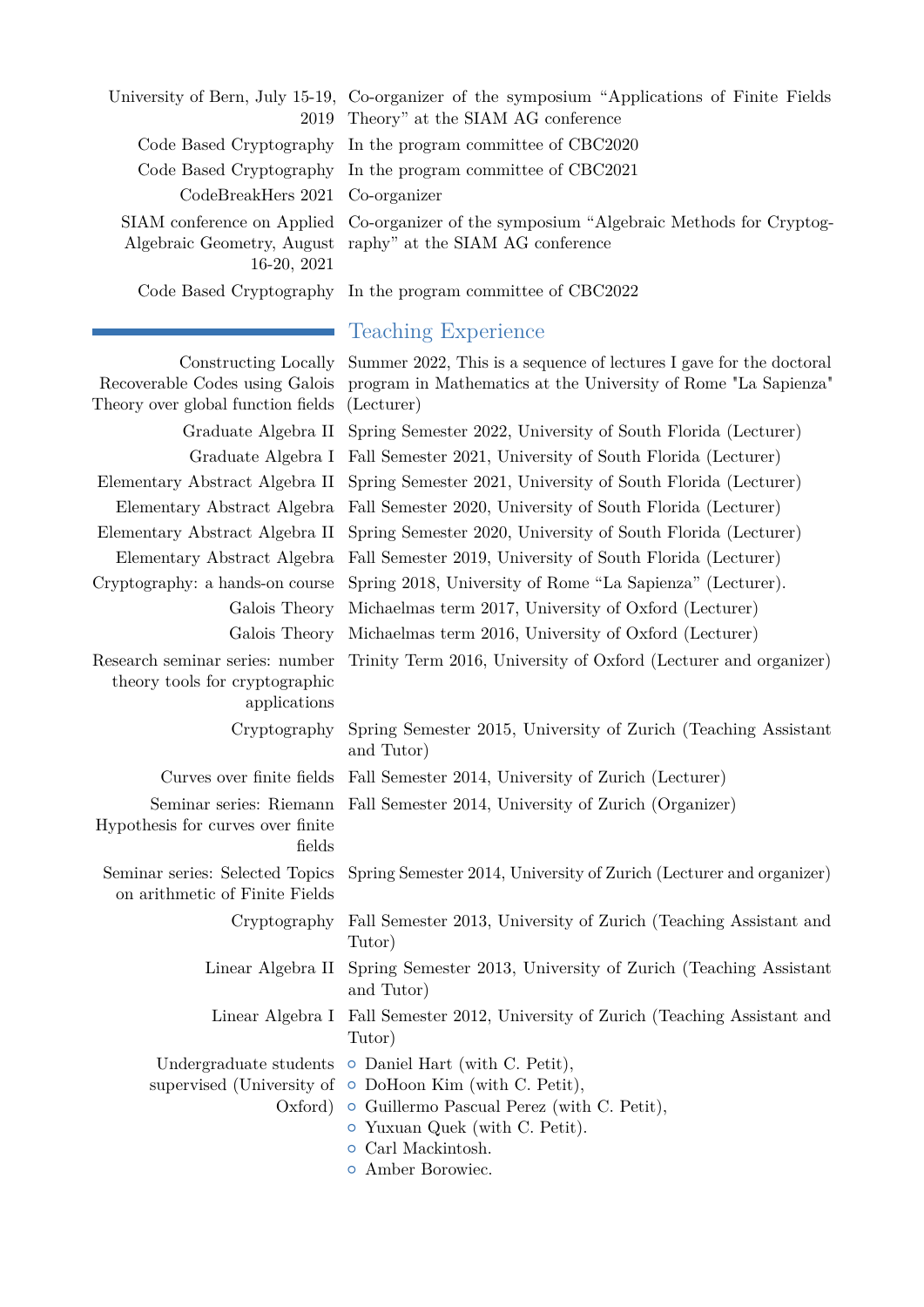| Master students supervised<br>(University of Zurich) | Edoardo Dotti, project title: Eisenstein Polynomials over<br>$\circ$<br>Function Fields https://link.springer.com/article/10.<br>1007/s00200-015-0275-2                                                                                                                                                                                                                                                                                        |
|------------------------------------------------------|------------------------------------------------------------------------------------------------------------------------------------------------------------------------------------------------------------------------------------------------------------------------------------------------------------------------------------------------------------------------------------------------------------------------------------------------|
| Ph.D. students supervised on<br>specific projects    | • Federico Amadio Guidi, University of Oxford, (Ph.D. advisor:<br>Prof. Sir Andrew Wiles FRS), project title: Full Orbit Sequences<br>on Affine Spaces via Fractional Jumps.<br>• Violetta Weger, University of Zurich (Ph.D. advisor: Prof.<br>Joachim Rosenthal), project title: Cryptanalysis of the CLR<br>Cryptosystem.<br>• Sofia Lindqvist (Ph.D. advisor: Prof. Ben Green FRS), project<br>title: The discrepancy of fractional jumps. |
|                                                      | Individual tutorials $\circ$ Matthew McGray (Finite Fields, RSA and Factoring algorithms,                                                                                                                                                                                                                                                                                                                                                      |

Pseudorandomnumber generation)

List of Publications

- 34 A. Ferraguti, A. Dukes, G. Micheli, Optimal Selection for Good Polynomials of Degree up to Five, *Designs Codes and Cryptography* <https://arxiv.org/abs/2104.01434>
- 33 D. Bartoli, G. Micheli, G. Zini, F. Zullo, r-fat linearized polynomials over finite fields, *Journal of Combinatorial Theory Series A*, <https://arxiv.org/abs/2012.15357>
- 32 G. Micheli, S. Schraven, V. Weger, Local to global principle for expected values, *Journal of Number Theory* <https://arxiv.org/abs/2008.06235>
- 31 D. Goldfeld, G. Micheli, The Algebraic Theory of Fractional Jumps, *Finite Fields and Their Applications: 14th International Conference on Finite Fields* <https://doi.org/10.1515/9783110621730-009>
- 30 D. Bartoli, G. Micheli. Algebraic constructions of complete m-arcs, *Combinatorica* [https://arxiv.](https://arxiv.org/abs/2007.00911) [org/abs/2007.00911](https://arxiv.org/abs/2007.00911)
- 29 F. Biasse, G. Micheli, E. Persichetti, and P. Santini. LESS is More: Code-Based Signatures without Syndromes, *Lecture Notes in Computer Science*, 12th International Conference on Cryptology in Africa, Cairo, Egypt, July 20-22, 2020 <https://eprint.iacr.org/2020/594.pdf>.
- 28 A. Ferraguti, G. Micheli. Exceptional scatterdness in prime degree, *Journal of Algebra* [https:](https://www.sciencedirect.com/science/article/pii/S0021869320304993?via%3Dihub) [//www.sciencedirect.com/science/article/pii/S0021869320304993?via%3Dihub](https://www.sciencedirect.com/science/article/pii/S0021869320304993?via%3Dihub)
- 27 A. Ferraguti, G. Micheli. An equivariant isomorphism theorem for mod p reductions of arboreal Galois representations. *Transactions of the American Mathematical Society* [https://www.ams.](https://www.ams.org/journals/tran/0000-000-00/S0002-9947-2020-08247-6/) [org/journals/tran/0000-000-00/S0002-9947-2020-08247-6/](https://www.ams.org/journals/tran/0000-000-00/S0002-9947-2020-08247-6/)
- 26 G. Micheli, A. Neri. New Lower Bounds for Permutation Codes using Linear Block Codes *IEEE Transactions on Information Theory* vol. 66, no. 7, pp. 4019-4025, 2020 [https://ieeexplore.](https://ieeexplore.ieee.org/document/8920027) [ieee.org/document/8920027](https://ieeexplore.ieee.org/document/8920027)
- 25 K. Khathuria, G. Micheli, V. Weger. On the algebraic structure of Epm and applications to cryptography, *Applicable Algebra in Engineering Communication and Computing* [https://link.](https://link.springer.com/article/10.1007/s00200-019-00410-1) [springer.com/article/10.1007/s00200-019-00410-1](https://link.springer.com/article/10.1007/s00200-019-00410-1).
- 24 G. Micheli. Constructions of Locally Recoverable Codes which are Optimal, *IEEE Transactions on Information Theory* <https://ieeexplore.ieee.org/document/8823942>
- 23 F. Amadio Guidi, G. Micheli. Fractional jumps: complete characterisation and an explicit infinite family, Arithmetic of Finite Fields, *Lecture Notes in Computer Science* (2018). [https://link.](https://link.springer.com/chapter/10.1007/978-3-030-05153-2_14) [springer.com/chapter/10.1007/978-3-030-05153-2\\_14](https://link.springer.com/chapter/10.1007/978-3-030-05153-2_14)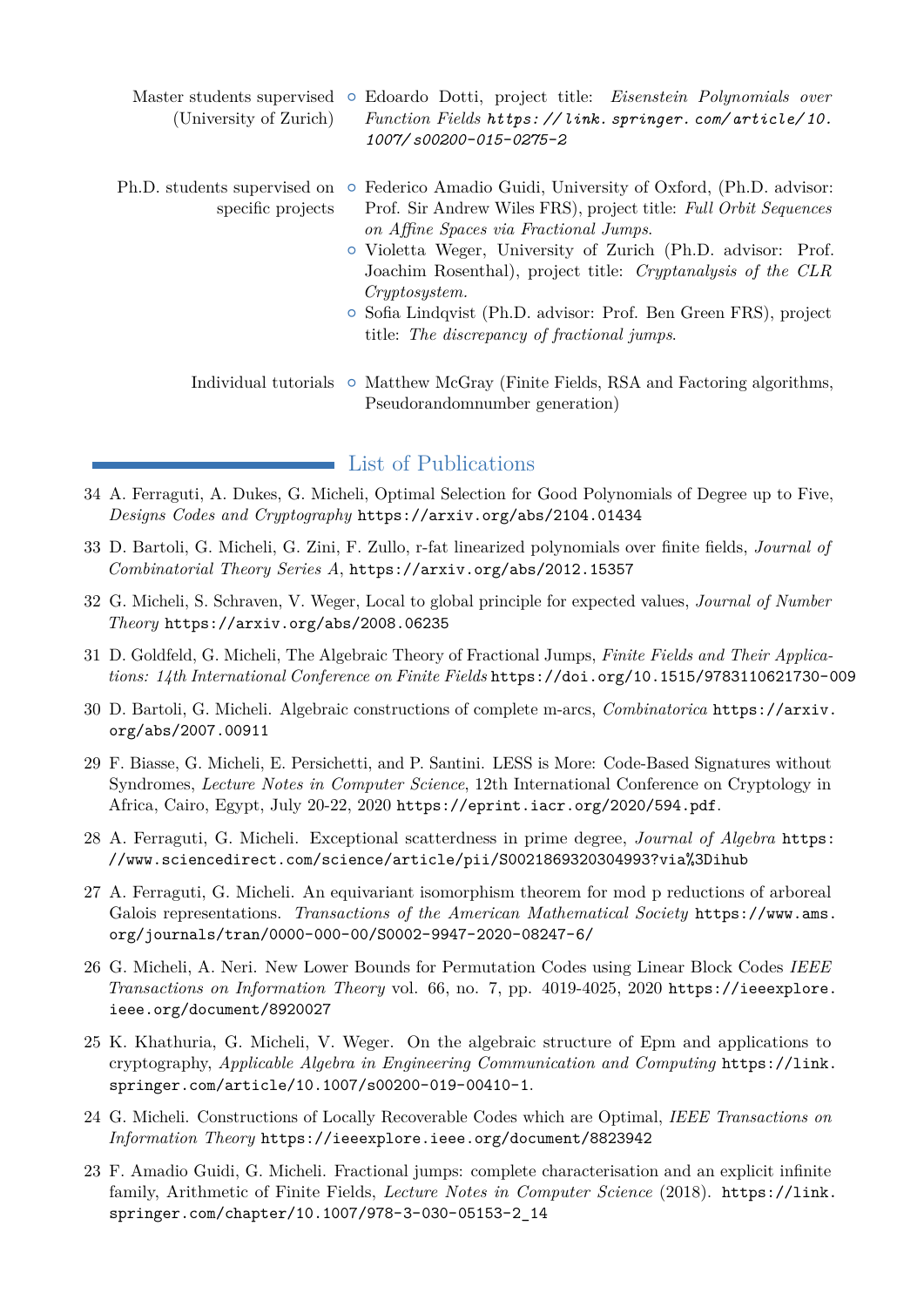- 22 A. Ferraguti, G. Micheli. Complete Classification of permutation rational functions of degree three over finite fields *Designs Codes and Cryptography* <https://arxiv.org/abs/1805.03097>
- 21 G. Micheli, V. Weger. On Rectangular Unimodular Matrices over the algebraic integers. *SIAM Journal on Discrete Mathematics*, 33(1), 425-437. [https://epubs.siam.org/doi/abs/10.1137/](https://epubs.siam.org/doi/abs/10.1137/18M1177093) [18M1177093](https://epubs.siam.org/doi/abs/10.1137/18M1177093)
- 20 G. Micheli. On the Selection of Polynomials for the DLP Quasi-Polynomial Time Algorithm for Finite Fields of Small Characteristic. *SIAM Journal on Applied Algebra and Geometry* 3(2) (2019): 256-265. <https://epubs.siam.org/doi/abs/10.1137/18M1177196>
- 19 F. Amadio Guidi, S. Lindqvist, G. Micheli. Full Orbit Sequences in Affine Spaces via Fractional Jumps and Pseudorandom Number Generation. *Mathematics of Computation* [http://www.ams.](http://www.ams.org/journals/mcom/0000-000-00/S0025-5718-2018-03400-7/) [org/journals/mcom/0000-000-00/S0025-5718-2018-03400-7/](http://www.ams.org/journals/mcom/0000-000-00/S0025-5718-2018-03400-7/)).
- 18 G. Micheli, V. Weger. Cryptanalysis of the CLR Cryptosystem, *Designs Codes and Cryptography*, <https://link.springer.com/article/10.1007/s10623-018-0500-7>.
- 17 G. Micheli. A local to global principle for densities over function fields [https://arxiv.org/abs/](https://arxiv.org/abs/1701.01178) [1701.01178](https://arxiv.org/abs/1701.01178) (submitted).
- 16 D. Hart, D. Kim, G. Micheli, G. Pascual Perez, C. Petit, and Y. Quek. A Practical Cryptanalysis of WalnutDSATM. *Lecture Notes in Computer Science* PKC 2018 [https://eprint.iacr.org/](https://eprint.iacr.org/2017/1160) [2017/1160](https://eprint.iacr.org/2017/1160)
- 15 A. Ferraguti, G. Micheli, and R. Schnyder. Irreducible compositions of degree two polynomials over finite fields have regular structure, *The Quarterly Journal of Mathematics* [https://academic.oup.](https://academic.oup.com/qjmath/advance-article-abstract/doi/10.1093/qmath/hay015/4955874?redirectedFrom=fulltext) [com/qjmath/advance-article-abstract/doi/10.1093/qmath/hay015/4955874?redirectedFro](https://academic.oup.com/qjmath/advance-article-abstract/doi/10.1093/qmath/hay015/4955874?redirectedFrom=fulltext)m= [fulltext](https://academic.oup.com/qjmath/advance-article-abstract/doi/10.1093/qmath/hay015/4955874?redirectedFrom=fulltext).
- 14 D.R. Heath-Brown, G. Micheli. Irreducible polynomials over finite fields produced by composition of quadratics, *Revista Matématica Iberoamericana*.
- 13 A. Ferraguti, G. Micheli. On the existence of infinite, non-trivial *F*-sets, *Journal of Number Theory*, Volume 168, November 2016, Pages 1–12, [http://www.sciencedirect.com/science/article/](http://www.sciencedirect.com/science/article/pii/S0022314X16300786) [pii/S0022314X16300786](http://www.sciencedirect.com/science/article/pii/S0022314X16300786).
- 12 G. Micheli, R. Schnyder. The Density of Shifted and Affine Eisenstein Polynomials, *Proceedings of the American Mathematical Society* issue 11, volume 144, Pages 4651-4661 [http://www.ams.org/](http://www.ams.org/journals/proc/0000-000-00/S0002-9939-2016-13097-9/) [journals/proc/0000-000-00/S0002-9939-2016-13097-9/](http://www.ams.org/journals/proc/0000-000-00/S0002-9939-2016-13097-9/) ).
- 11 A. Ferraguti, G. Micheli and R. Schnyder. On sets of irreducible polynomials closed by composition, *Lecture Notes in Computer Science: Arithmetic of Finite Fields* [https://link.springer.com/](https://link.springer.com/chapter/10.1007/978-3-319-55227-9_6) [chapter/10.1007/978-3-319-55227-9\\_6](https://link.springer.com/chapter/10.1007/978-3-319-55227-9_6))
- 10 E. Dotti, G. Micheli. Eisenstein polynomials over function fields, *Applicable Algebra in Engineering Communication and Computing*, Springer, Volume 27, Issue 2, pp 159-168 [http://link.springer.](http://link.springer.com/article/10.1007%2Fs00200-015-0275-2) [com/article/10.1007%2Fs00200-015-0275-2](http://link.springer.com/article/10.1007%2Fs00200-015-0275-2)
- 9 G. Micheli, R. Schnyder. The density of unimodular matrices over integrally closed subrings of function fields, *Contemporary Developments in Finite Fields and Applications* (Review volume of Fq12, 20 out of 91 talks invited for paper contribution) co-edited by A. Canteaut, G. Effinger, S. Huczynska, D. Panario, L. Storme) [http://www.worldscientific.com/worldscibooks/10.](http://www.worldscientific.com/worldscibooks/10.1142/9762) [1142/9762](http://www.worldscientific.com/worldscibooks/10.1142/9762)
- 8 G. Micheli, R. Schnyder. On the density of coprime *m*-tuples over holomorphy rings,*International Journal of Number Theory*, 12, 833 <http://www.worldscientific.com/doi/abs/10.1142/S1793042116500536>